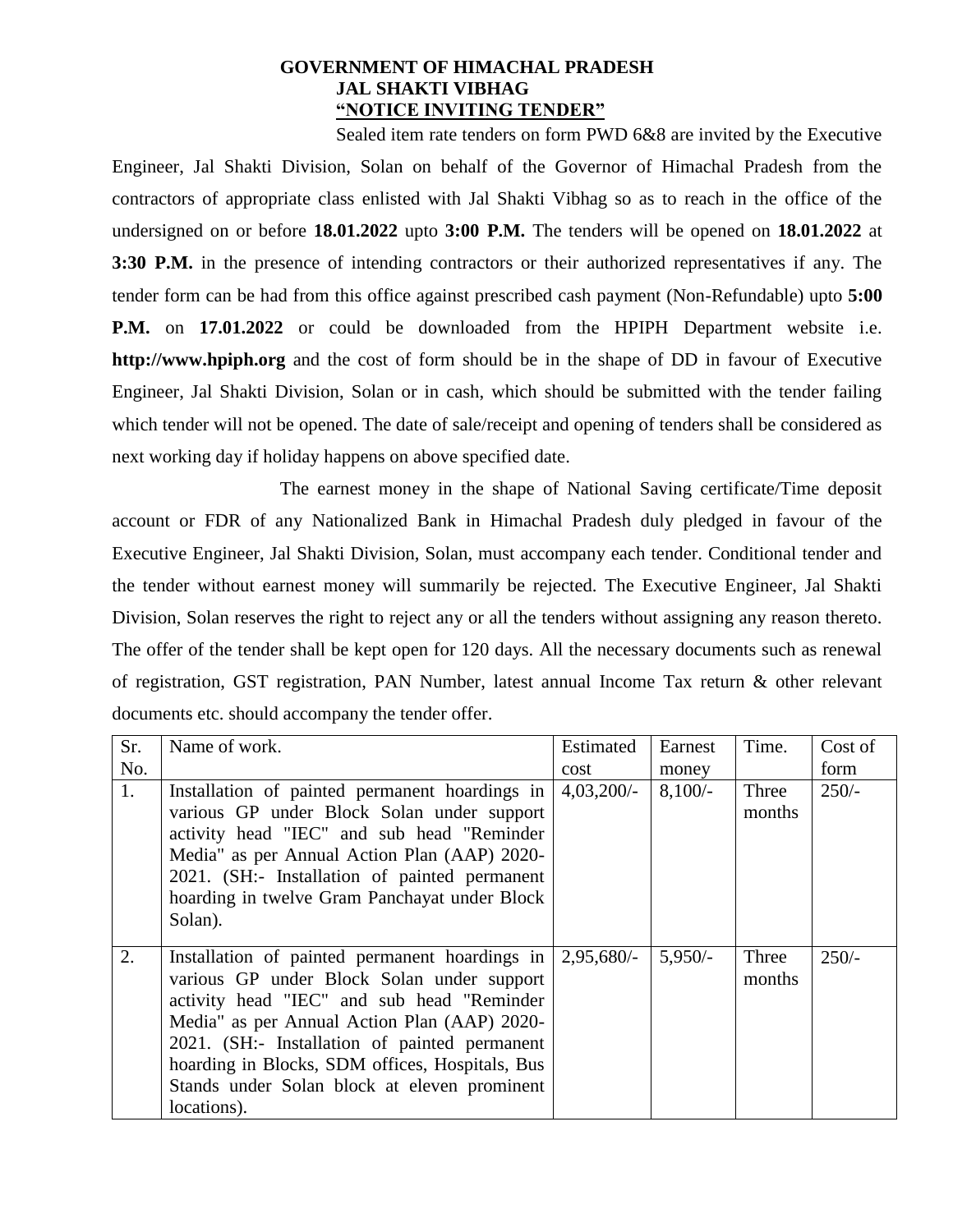| 3.  | Installation of painted/ printing of high quality<br>banners in various Schools (GSSS, GHS, GPS)<br>under Support Activity Head "IEC" and Sub-<br>Head "Reminder Media" as per Annual Action<br>Plan (AAP) 2020-21. (SH:- Installation/ printing<br>of high quality banners based on water quality &<br>JJM to create awareness about water sanitation<br>and JJM programme in Govt. Schools (GSSS,<br>GHS, GPS). | $2,94,500/-$ | $5,900/-$ | Three<br>months | $250/-$ |
|-----|-------------------------------------------------------------------------------------------------------------------------------------------------------------------------------------------------------------------------------------------------------------------------------------------------------------------------------------------------------------------------------------------------------------------|--------------|-----------|-----------------|---------|
| 4.  | Installation of painted/ printing of high quality<br>banners in various Anganwadi centers under<br>Support Activity Head "IEC" and Sub-Head<br>"Reminder Media" as per Annual Action Plan<br>(AAP) 2020-21. (SH:- Installation/ printing of<br>high quality banners based on water quality &<br>JJM to create awareness about water sanitation<br>and JJM programme in all Anganwadi Centers).                    | $2,56,500/-$ | $5,150/-$ | Three<br>months | $250/-$ |
| 5.  | Energisation of Bore Well at various Section<br>Kumarhatti (SH:- Supply and erection of<br>submersible pumping machinery sets and allied<br>accessories.)                                                                                                                                                                                                                                                         | $1,99,000/-$ | $4,000/-$ | 15 days         | $250/-$ |
| 6.  | Energisation of Bore Well at village Kayartoo in<br>GP Bohli Tehsil and Distt. Solan (SH:- Supply<br>and erection of submersible pumping machinery<br>sets and allied accessories).                                                                                                                                                                                                                               | $1,62,650/-$ | $3,300/-$ | 15 days         | $250/-$ |
| 7.  | R/M of LWSS & LIS Binu Tehsil Kandaghat<br>Distt. Solan H.P. (SH:- Repair of 2 Nos. starters<br>15 HP, panel board & P/F copper cable (LWSS<br>Binu) & repair of 2 Nos. starters 100 HP, panel<br>(LIS Binu).                                                                                                                                                                                                     | $1,25,040/-$ | $2,500/-$ | One<br>month    | $250/-$ |
| 8.  | R/M of LWSS Kohari 1st stage Tehsil Kandaghat<br>Distt. Solan HP. (SH:- Providing & installation of<br>submersible pump set with related<br>mono<br>accessories). (under drought).                                                                                                                                                                                                                                | $2,81,000/-$ | $5,650/-$ | One<br>month    | $250/-$ |
| 9.  | Improvement of LWSS Solan town from Giri<br>River. (SH:- P/F of 11KV CT, digital relays,<br>spring charging motors etc. items required for<br>panel).                                                                                                                                                                                                                                                             | $4,30,200/-$ | $8,600/-$ | One<br>month    | $250/-$ |
| 10. | R/M of LWSS Solan from Ashwani Khad 1st<br>stage (SH:- Repair/rewinding 330HP motor<br>(stator $\&$ rotor) $\&$ P/F bearings contact kit etc.)<br>set No. 3.                                                                                                                                                                                                                                                      | $4,86,240/-$ | $9,750/-$ | One<br>month    | $250/-$ |